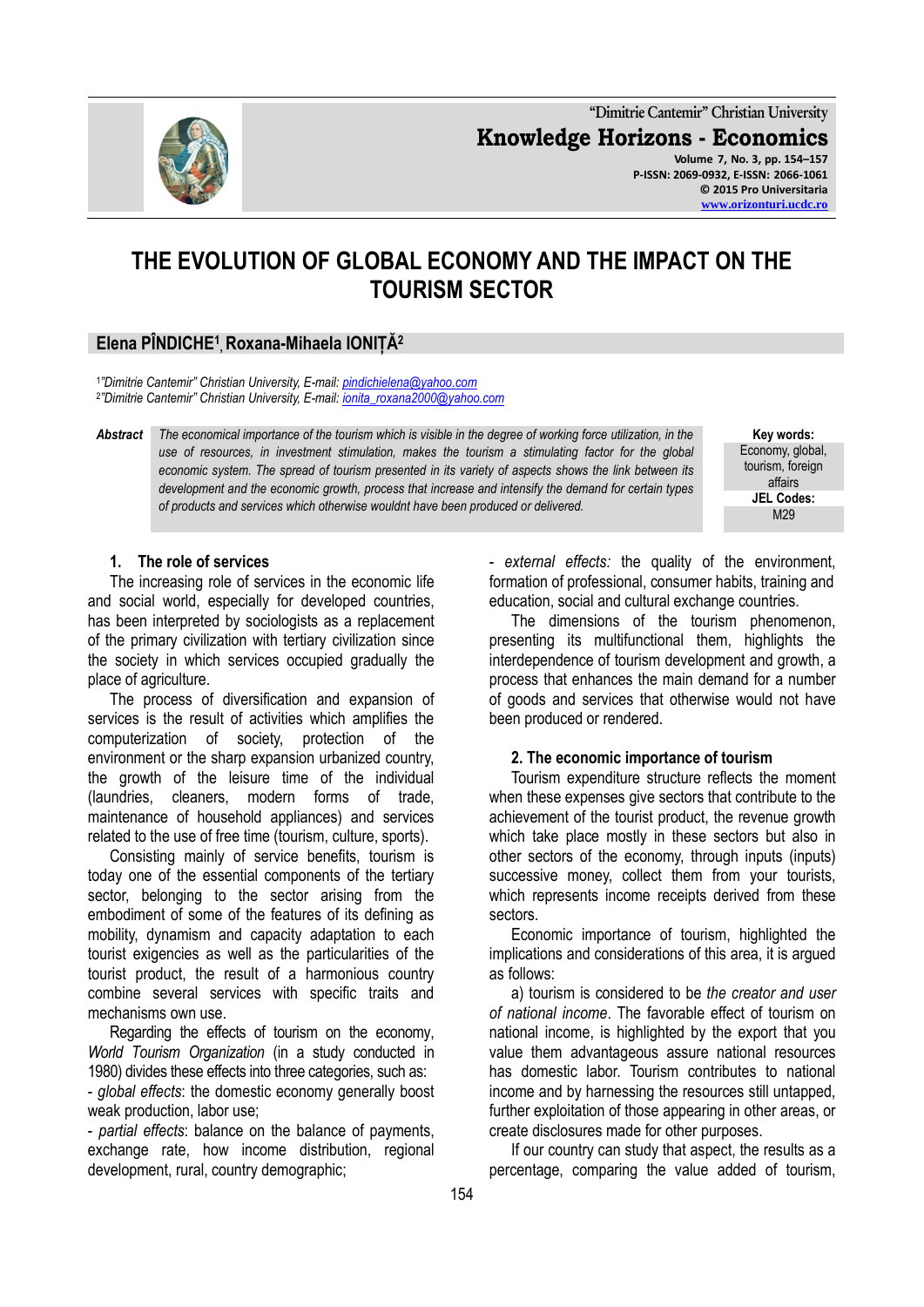recorded value added in hotels and restaurants, on the total branches.

b) tourism represents *a means of exploitation the tourism resources***.** Economic implications of tourism include the elements intended to better use the one involved in the tourist activity, particularly natural (landscape, climate, water, flora, fauna) but anthropogenic tourism as many of them only way to recovery.

Assure tourist activity and the development of resource areas and race, by making travel arrangements, favoring the use of existing local, of labor, thus creating better living conditions of residents (an example this is rural, not necessarily focus on comfort and leisure, but to ensure a tourist unspoilt nature, as well as the traditions, habits and activities carried out in these areas). It outlines thus the role of tourism in cultural and economic development of the regions concerned, even causing mutations in their evolution. Gradually, as a result of the unfolding of tourism activities in zones race in terms of natural resources were created given the slower imbalances across regions, but intraregional as well as at local, national or global.

c) *by ensuring a balanced movement*, tourism contributes to mitigate inflationary phenomenon. Tourism inflationary aspects are reported in the subject areas of development travel through a greater condensation of tourism demand that exacerbate seasonal price fluctuations, a significant discrepancy between the purchasing power of residents and the tourists fish through an increase in food prices, accommodation spaces for your tourists/investors/ foreign employees some or more products or services required in those areas. At national and global inflationary pressure phenomenon is noticed by the price p mantle tourist destination areas. In these regions, the price of the Earth has increased rapidly, because tourists arrive and keep - and spend money investing in the economy and tourist area (host), thus creating an inflationary pressure sensitive.

In terms of international tourism, building relevant is the national currency, the free convertibility and, to be achieved by making foreign exchange receipts as high, which would help alleviate the balance of payments deficit. Measures that can be adopted anti-inflationary must include proposals for a policy of high exchange rate or deflation expectations, or country practically a high interest.

d) *support tourism diversification of economic structures*. In connection with the development and modernization of a country's economy, tourism is manifest them as a means of diversifying economic structures, which implies, on the one hand, developing

existing ones following the unfolding of tourism activities with direct or indirect implications on by increasing their size and economic sectors meet the demand for tourism, on the other hand creating other branches due to the emergence of new tourism-specific activities: cableways, travel agencies, production of handicrafts and others.

In Britain, for example, sub-branches of economic dependence is 3% of tourism activity in the retail trade, 25% for cultural and leisure services and tourism activity is dependent transport in proportion of 23%. Also in France, the situation is as follows: 75% aerienetransport, construction of car-50%, 33% theater-places and the list goes on (P. Py Le tourism. A Phenomenal Economique, La Documentation Francaise, Paris, 1996). The need for permanent adaptation of tourism to the requirements of tourists' fish is the foundation process of diversification of the economic structure of any country.

e) Tourism plays *an important role in the economy and that creates new jobs*, thereby having a major contribution to attract surplus labor from other sectors and thus reduce unemployment.

Given that tourism services are sold far and tourist provider simultaneously, and automation and mechanization slower penetrate this area, we can estimate that the tourism industry is a major consumer of manpower. In this sense, we can say tourism as the most dynamic sector in terms of job growth in various forms which determined the following major types of employment:

- Direct employment of people working in tourism enterprise, such as hotels, restaurants, tourist shops, travel agencies, tour operators;

- Indirect employment jobs in sectors supply products and non-food goods, namely industry, agriculture, fisheries;

- Hiring additional staff induced spending on employee earnings made by direct and indirect employees;

- Employment in construction jobs in tourism infrastructure construction and capacity; they usually are temporary, but can last longer in areas where there is a continuous development of tourism.

Economic and social problems facing Romania and left their mark in terms of employment in tourism (hotels and restaurants).

Maybe I should mention here the main qualities of the worker and tourism, where the product quality depends largely on the training of employees: pleasant appearance, language skills, flexibility, kindness, honesty, persuasion, communication skills etc.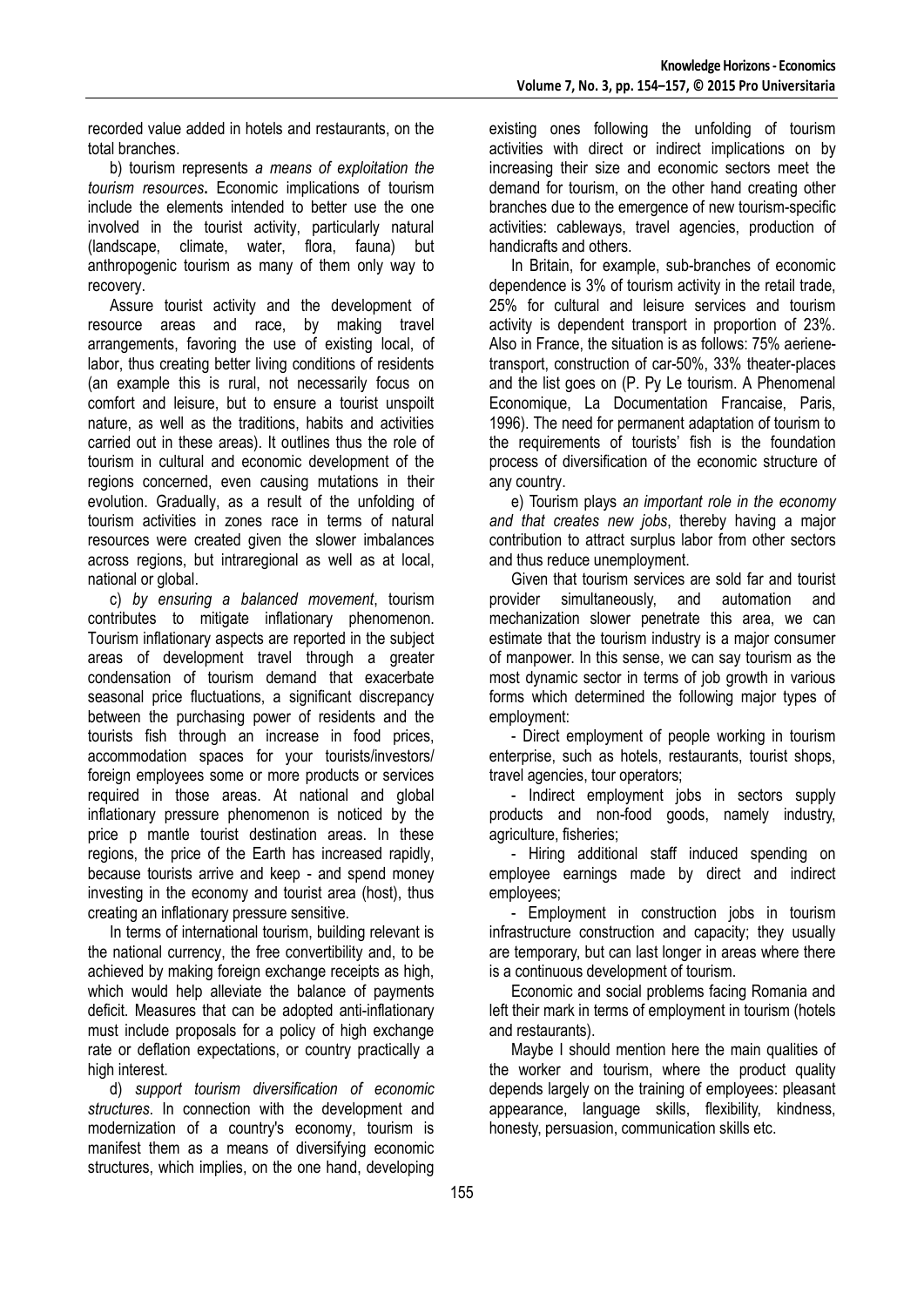In addition to quantitative aspects, tourism-labor relationship can be expressed qualitatively by a number of issues:

- *vocational qualifications* - according to research conducted by P. Py in his Le tourism. A Phenomenal economique in major European countries, 40% of all tourism personnel is unskilled, approx. 42% of the total staff have secondary education, specialized studies 8% and only 10% of higher education.

**-** *fluctuation* - it is estimated that, on average, 35- 40% of all tourism workers are employed temporarily. This situation negatively influence both the level of worker satisfaction (lack of job security, earnings fluctuating) and quality of service.

**-** *the ratio of those employed full-time and part-time***,** temporary nature of the employment, among other aspects, leading relatively high cost of creating a new job in tourism and maintenance thereof.

- *the cost of training*.

A particular aspect of the relationship turismworkforce is the indirect effect of increasing the number of people employed in this sector. As a consumer of goods and services, tourism influences positively the use of labor in its supply industries, such as agriculture, food industry, construction etc. (Direct employment in tourism can create from 1 to 3 indirect and induced jobs). (R.-M. Gogonea -2005).

f) Tourism is *an area favorable in terms of reviving and modernizing any economy*, because businesses are small and small printing needs capital investments are rapidly thus constitutes a stimulating investments.

Investments in tourism investments in areas that involve working in close relation to tourism. The exercises in this way, a favorable influence on the area where the target was placed arranged by the revenue generated by its exploitation by the consumption of goods and services as well as salaries to employees. Investments in tourism directly affects them both on the tertiary sector and those at national level so stimulating emphasizing the double role of tourism:

- Stimulating tourism specific investment;
- Stimulating domestic investment.

If I were to mention here the important elements underlying investment, we should mention changing attitudes in favor of using long-term investments instead of short-term, also with minimal investment to achieve maximum benefits and immediate effects and encouraging foreign investors to put financial capital in this area by:

- exemption from income taxes for more than 7 years;
- removal of constraints that prevent investors place their capital il;

• appropriate and judicious allocation of funds to promote tourism. (R. Minciu, 2000)

g) *Tourism component of external relations*. The global economy is characterized, in recent years, by an increase and diversification of international trade under the impact of development and specialization of the world and the deepening international division of labor. In this context, technical progress and scientific technical revolution led to a series of mutations in the structure of economic relations between states. The exchange of goods, which were once the only embodiment of trade ties between states have given way to other sectors including the service sector, which is not a good material object of the transaction, for which it was called invisible trade. Operations of this trade are: services (international tourism, international transport, insurance, banking operations, etc.), remittances (private salaries, taxes, state: donations, subscriptions) or the proceeds from investments made in abroad (receipts, profits, dividends).

With a heterogeneous structure, with implications for all areas of economic and social invisible trade plays an important role in the economic growth is a factor of broadening and diversification of international economic relations, to facilitate accessibility to world exchange countries.

International tourism is part of trade in services, including all activities generated by tourists to visit some tourist destinations beyond borders so through this affiliation, it makes a significant contribution to the growth and diversification of exports, supported by the variety products or services made available to tourists (most often specific: landscape, climate, mineral waters). Such export, besides being very diversified, is very effective, assuming lower costs by eliminating transportation costs, customs duties, etc. of the various commissions

Thus, international tourism is an important source of foreign exchange or saving them as a means of recovery, more favorable conditions than classical forms of exports, domestic resources spent on producing goods for the international market. International tourism contributes in this way to balance the trade balances of payments.

### **3. Conclusions**

*In conclusion*, the tourism product is the result of work carried out by different businesses, tourism acting as a stimulator of the global economic system.

Tourism development engages so many components and training incentive effects, both production tourism industry and other industries in the economy, participating directly or indirectly in the process of economic growth.